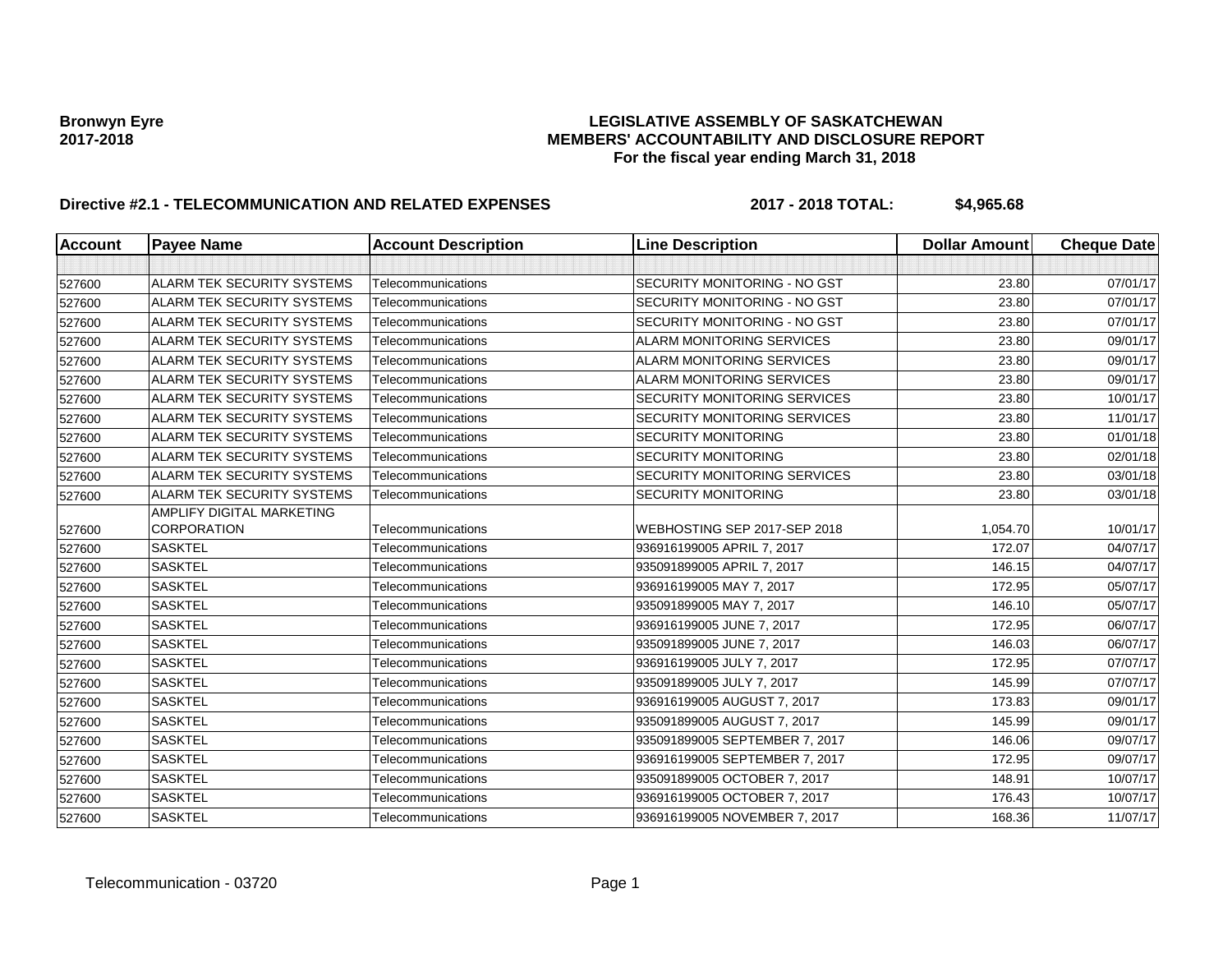# **Bronwyn Eyre LEGISLATIVE ASSEMBLY OF SASKATCHEWAN 2017-2018 MEMBERS' ACCOUNTABILITY AND DISCLOSURE REPORT For the fiscal year ending March 31, 2018**

# **Directive #2.1 - TELECOMMUNICATION AND RELATED EXPENSES 2017 - 2018 TOTAL: \$4,965.68**

| <b>Account</b> | <b>Payee Name</b> | <b>Account Description</b> | <b>Line Description</b>       | <b>Dollar Amountl</b> | <b>Cheque Date</b> |
|----------------|-------------------|----------------------------|-------------------------------|-----------------------|--------------------|
|                |                   |                            |                               |                       |                    |
| 527600         | <b>SASKTEL</b>    | Telecommunications         | 935091899005 NOVEMBER 7, 2017 | 145.99                | 11/07/17           |
| 527600         | <b>SASKTEL</b>    | Telecommunications         | 935091899005 DECEMBER 7, 2017 | 148.11                | 12/07/17           |
| 527600         | <b>SASKTEL</b>    | Telecommunications         | 936916199005 DECEMBER 7, 2017 | 169.24                | 12/07/17           |
| 527600         | <b>SASKTEL</b>    | Telecommunications         | 935091899005 JANUARY 7, 2018  | 148.19                | 01/07/18           |
| 527600         | <b>SASKTEL</b>    | Telecommunications         | 936916199005 JANUARY 7, 2018  | 169.39                | 01/07/18           |
| 527600         | <b>SASKTEL</b>    | Telecommunications         | 935091899005 FEBRUARY 7, 2018 | 148.45                | 03/01/18           |
| 527600         | <b>SASKTEL</b>    | Telecommunications         | 936916199005 FEBRUARY 7, 2018 | 169.92                | 03/01/18           |
| 527600         | <b>SASKTEL</b>    | Telecommunications         | 936916199005 MARCH 7, 2018    | 169.92                | 03/07/18           |
| 527600         | <b>SASKTEL</b>    | Telecommunications         | 935091899005 MARCH 7, 2018    | 148.45                | 03/07/18           |
| 527600         | <b>SASKTEL</b>    | Telecommunications         | RTV - B. EYRE - PERSONAL USE  | (200.00)              | 03/28/18           |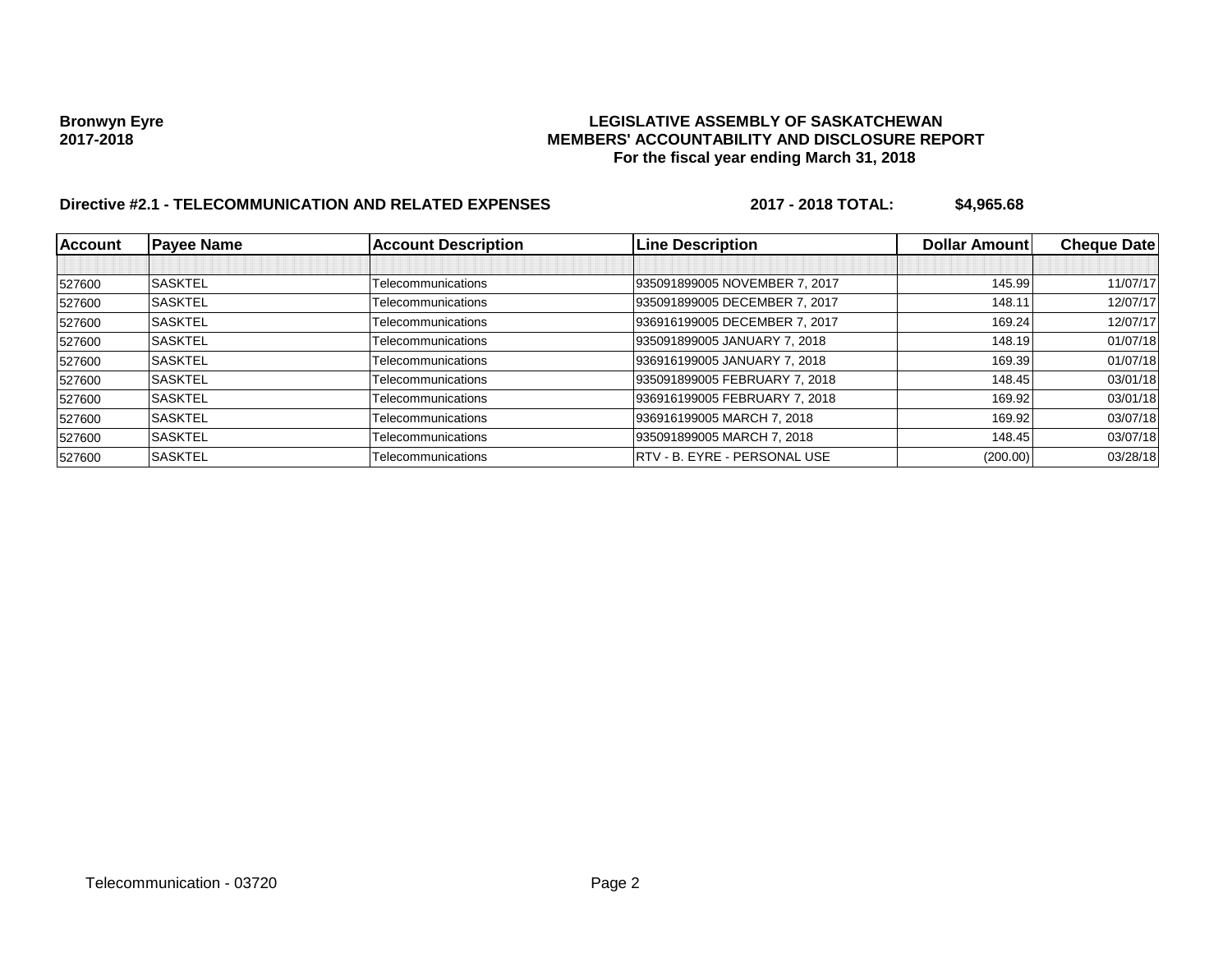### **LEGISLATIVE ASSEMBLY OF SASKATCHEWAN MEMBERS' ACCOUNTABILITY AND DISCLOSURE REPORT For the fiscal year ending March 31, 2018**

# **Directive #3.1 - MLA TRAVEL AND LIVING EXPENSES 2017 - 2018 TOTAL: \$15,139.63**

| <b>Account</b> | <b>Payee Name</b>    | <b>Account Description</b>  | <b>Line Description</b>           | <b>Dollar Amount</b> | <b>Cheque Date</b> |
|----------------|----------------------|-----------------------------|-----------------------------------|----------------------|--------------------|
|                |                      |                             |                                   |                      |                    |
| 541900         | EYRE, BRONWYN        | <b>Elected Rep - Travel</b> | MLA TRAVEL APRIL 3 - 6, 2017      | 873.39               | 04/13/17           |
| 541900         | EYRE, BRONWYN        | <b>Elected Rep - Travel</b> | MLA TRAVEL APRIL 10 - 13, 2017    | 825.69               | 04/21/17           |
| 541900         | EYRE, BRONWYN        | Elected Rep - Travel        | MLA TRAVEL APRIL 24 - 27, 2017    | 756.49               | 05/04/17           |
| 541900         | EYRE, BRONWYN        | <b>Elected Rep - Travel</b> | MLA TRAVEL MAY 1-4, 2017          | 790.94               | 05/05/17           |
| 541900         | EYRE, BRONWYN        | Elected Rep - Travel        | MLA TRAVEL MAY 8 - 11, 2017       | 777.39               | 05/17/17           |
| 541900         | EYRE, BRONWYN        | Elected Rep - Travel        | MLA TRAVEL MAY 15 - 18, 2017      | 811.84               | 05/26/17           |
| 541900         | EYRE, BRONWYN        | <b>Elected Rep - Travel</b> | MLA TRAVEL JULY 19 & JULY 1, 2017 | 68.82                | 07/10/17           |
| 541900         | EYRE, BRONWYN        | Elected Rep - Travel        | MLA TRAVEL AUGUST 8-9, 2017       | 147.48               | 08/15/17           |
| 541900         | EYRE, BRONWYN        | <b>Elected Rep - Travel</b> | MLA TRAVEL JUL 14-AUG 9, 2017     | 56.40                | 09/01/17           |
| 541900         | EYRE, BRONWYN        | Elected Rep - Travel        | MLA TRAVEL JULY 14, 2017          | 383.70               | 09/12/17           |
| 541900         | EYRE, BRONWYN        | <b>Elected Rep - Travel</b> | MLA TRAVEL SEPTEMBER 6, 2017      | 147.48               | 09/13/17           |
| 541900         | EYRE, BRONWYN        | Elected Rep - Travel        | MLA TRAVEL SEPTEMBER 11, 2017     | 147.48               | 09/13/17           |
| 541900         | EYRE, BRONWYN        | <b>Elected Rep - Travel</b> | MLA TRAVEL SEPTEMBER 19, 2017     | 147.48               | 09/22/17           |
| 541900         | EYRE, BRONWYN        | Elected Rep - Travel        | MLA TRAVEL OCTOBER 24-26, 2017    | 304.16               | 11/01/17           |
| 541900         | <b>EYRE, BRONWYN</b> | <b>Elected Rep - Travel</b> | MLA TRAVEL OCT 30-NOV 2, 2017     | 789.72               | 11/03/17           |
| 541900         | EYRE, BRONWYN        | Elected Rep - Travel        | MLA TRAVEL NOVEMBER 6-10, 2017    | 981.19               | 11/10/17           |
| 541900         | EYRE, BRONWYN        | Elected Rep - Travel        | MLA TRAVEL NOVEMBER 14-16, 2017   | 599.12               | 11/17/17           |
| 541900         | EYRE, BRONWYN        | <b>Elected Rep - Travel</b> | MLA TRAVEL NOVEMBER 27-30, 2017   | 746.60               | 12/01/17           |
| 541900         | EYRE, BRONWYN        | <b>Elected Rep - Travel</b> | MLA TRAVEL NOVEMBER 20-23, 2017   | 951.21               | 12/01/17           |
| 541900         | EYRE, BRONWYN        | Elected Rep - Travel        | MLA TRAVEL DECEMBER 4-7, 2017     | 760.80               | 12/08/17           |
| 541900         | EYRE, BRONWYN        | Elected Rep - Travel        | MLA TRAVEL DECEMBER 12, 2017      | 147.48               | 12/15/17           |
| 541900         | EYRE, BRONWYN        | <b>Elected Rep - Travel</b> | MLA TRAVEL JANUARY 10, 2018       | 141.77               | 01/12/18           |
| 541900         | EYRE, BRONWYN        | Elected Rep - Travel        | MLA TRAVEL JAN 30-FEB 6, 2018     | 173.12               | 02/10/18           |
| 541900         | EYRE, BRONWYN        | <b>Elected Rep - Travel</b> | MLA TRAVEL FEBRUARY 26-28, 2018   | 492.76               | 03/02/18           |
| 541900         | EYRE, BRONWYN        | Elected Rep - Travel        | MLA TRAVEL MARCH 5-9, 2018        | 511.68               | 03/09/18           |
| 541900         | EYRE, BRONWYN        | <b>Elected Rep - Travel</b> | MLA TRAVEL MARCH 12-16, 2018      | 986.98               | 03/16/18           |
| 541900         | EYRE, BRONWYN        | <b>Elected Rep - Travel</b> | MLA TRAVEL MARCH 19-23, 2018      | 819.58               | 03/23/18           |
| 541900         | EYRE, BRONWYN        | <b>Elected Rep - Travel</b> | MLA TRAVEL MARCH 26-30, 2018      | 798.88               | 03/30/18           |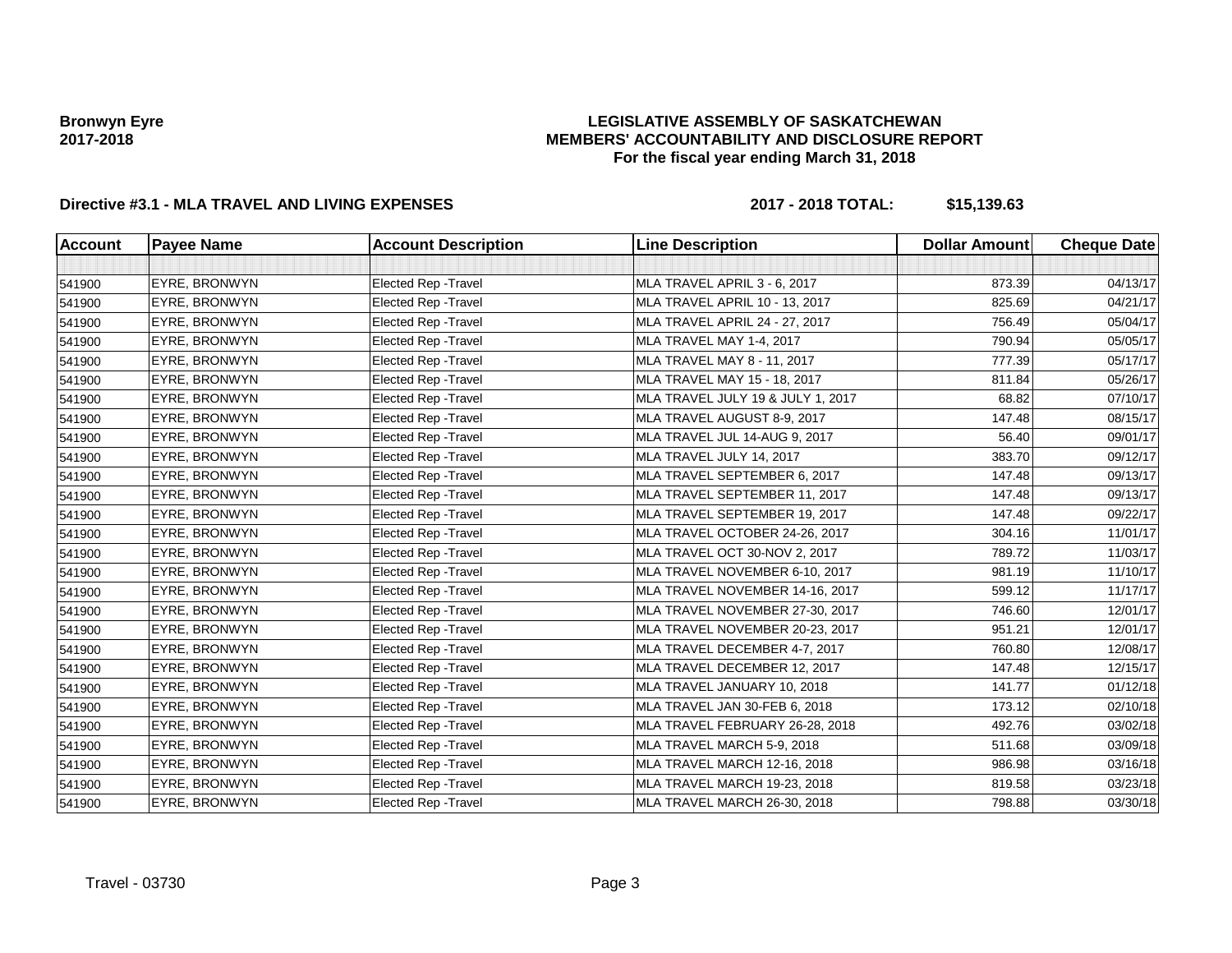### **LEGISLATIVE ASSEMBLY OF SASKATCHEWAN MEMBERS' ACCOUNTABILITY AND DISCLOSURE REPORT For the fiscal year ending March 31, 2018**

| <b>Account</b> | <b>Payee Name</b>                              | <b>Account Description</b>                | <b>Line Description</b>            | <b>Dollar Amount</b> | <b>Cheque Date</b> |
|----------------|------------------------------------------------|-------------------------------------------|------------------------------------|----------------------|--------------------|
|                |                                                |                                           |                                    |                      |                    |
|                | <b>BAYDO DEVELOPMENT</b>                       |                                           |                                    |                      |                    |
| 522000         | <b>CORPORATION</b>                             | Rent of Ground, Buildings and Other Space | APRIL CONSTITUENCY OFFICE RENT     | 2,588.63             | 04/01/17           |
|                | <b>BAYDO DEVELOPMENT</b>                       |                                           |                                    |                      |                    |
| 522000         | CORPORATION                                    | Rent of Ground, Buildings and Other Space | MAY 2017 MLA OFFICE RENT           | 2,588.63             | 04/12/17           |
|                | <b>BAYDO DEVELOPMENT</b>                       |                                           |                                    |                      |                    |
| 522000         | <b>CORPORATION</b>                             | Rent of Ground, Buildings and Other Space | JUNE 2017 MLA OFFICE RENT          | 2,588.63             | 05/19/17           |
|                | <b>BAYDO DEVELOPMENT</b>                       |                                           |                                    |                      |                    |
| 522000         | <b>CORPORATION</b>                             | Rent of Ground, Buildings and Other Space | JULY 2017 MLA OFFICE RENT          | 2,588.63             | 06/06/17           |
|                | <b>BAYDO DEVELOPMENT</b><br><b>CORPORATION</b> | Rent of Ground, Buildings and Other Space | AUGUST 2017 MLA OFFICE RENT        | 2,588.63             | 07/04/17           |
| 522000         | <b>BAYDO DEVELOPMENT</b>                       |                                           |                                    |                      |                    |
| 522000         | <b>CORPORATION</b>                             | Rent of Ground, Buildings and Other Space | SEPTEMBER 2017 MLA OFFICE RENT     | 2,588.63             | 08/14/17           |
|                | <b>BAYDO DEVELOPMENT</b>                       |                                           |                                    |                      |                    |
| 522000         | <b>CORPORATION</b>                             | Rent of Ground, Buildings and Other Space | OCTOBER 2017 MLA OFFICE RENT       | 2,588.63             | 09/20/17           |
|                | <b>BAYDO DEVELOPMENT</b>                       |                                           |                                    |                      |                    |
| 522000         | <b>CORPORATION</b>                             | Rent of Ground, Buildings and Other Space | NOVEMBER 2017 MLA OFFICE RENT      | 2,588.63             | 10/18/17           |
|                | <b>BAYDO DEVELOPMENT</b>                       |                                           |                                    |                      |                    |
| 522000         | <b>CORPORATION</b>                             | Rent of Ground, Buildings and Other Space | DECEMBER 2017 MLA OFFICE RENT      | 2,588.63             | 11/15/17           |
|                | <b>BAYDO DEVELOPMENT</b>                       |                                           |                                    |                      |                    |
| 522000         | <b>CORPORATION</b>                             | Rent of Ground, Buildings and Other Space | JANUARY 2018 MLA OFFICE RENT       | 2,588.63             | 12/13/17           |
|                | <b>BAYDO DEVELOPMENT</b>                       |                                           |                                    |                      |                    |
| 522000         | <b>CORPORATION</b>                             | Rent of Ground, Buildings and Other Space | FEBRUARY 2018 MLA OFFICE RENT      | 2,588.63             | 01/15/18           |
|                | <b>BAYDO DEVELOPMENT</b>                       |                                           |                                    |                      |                    |
| 522000         | <b>CORPORATION</b>                             | Rent of Ground, Buildings and Other Space | MARCH 2018 MLA OFFICE RENT         | 2,588.63             | 02/08/18           |
|                | MINISTER OF FINANCE-MINISTRY                   |                                           | PHOTOCOPIER SERVICE FEES FOR 2017- |                      |                    |
| 522200         | OF CENTRAL SERVICES                            | Rent of Photocopiers                      | 18                                 | 100.00               | 12/01/17           |
| 522200         | TOSHIBA OF CANADA LTD.                         | Rent of Photocopiers                      | <b>COPIER CHARGES</b>              | 110.63               | 04/05/17           |
| 522200         | TOSHIBA OF CANADA LTD.                         | Rent of Photocopiers                      | <b>COPIER CHARGES</b>              | 109.95               | 05/05/17           |
| 522200         | TOSHIBA OF CANADA LTD.                         | Rent of Photocopiers                      | <b>COPIER CHARGES</b>              | 107.40               | 07/01/17           |
| 522200         | <b>TOSHIBA OF CANADA LTD.</b>                  | Rent of Photocopiers                      | <b>COPIER CHARGES</b>              | 115.06               | 08/01/17           |
| 522200         | TOSHIBA OF CANADA LTD.                         | <b>Rent of Photocopiers</b>               | <b>COPIER CHARGES</b>              | 111.05               | 09/01/17           |
| 522200         | TOSHIBA OF CANADA LTD.                         | Rent of Photocopiers                      | <b>COPIER CHARGES</b>              | 110.68               | 09/05/17           |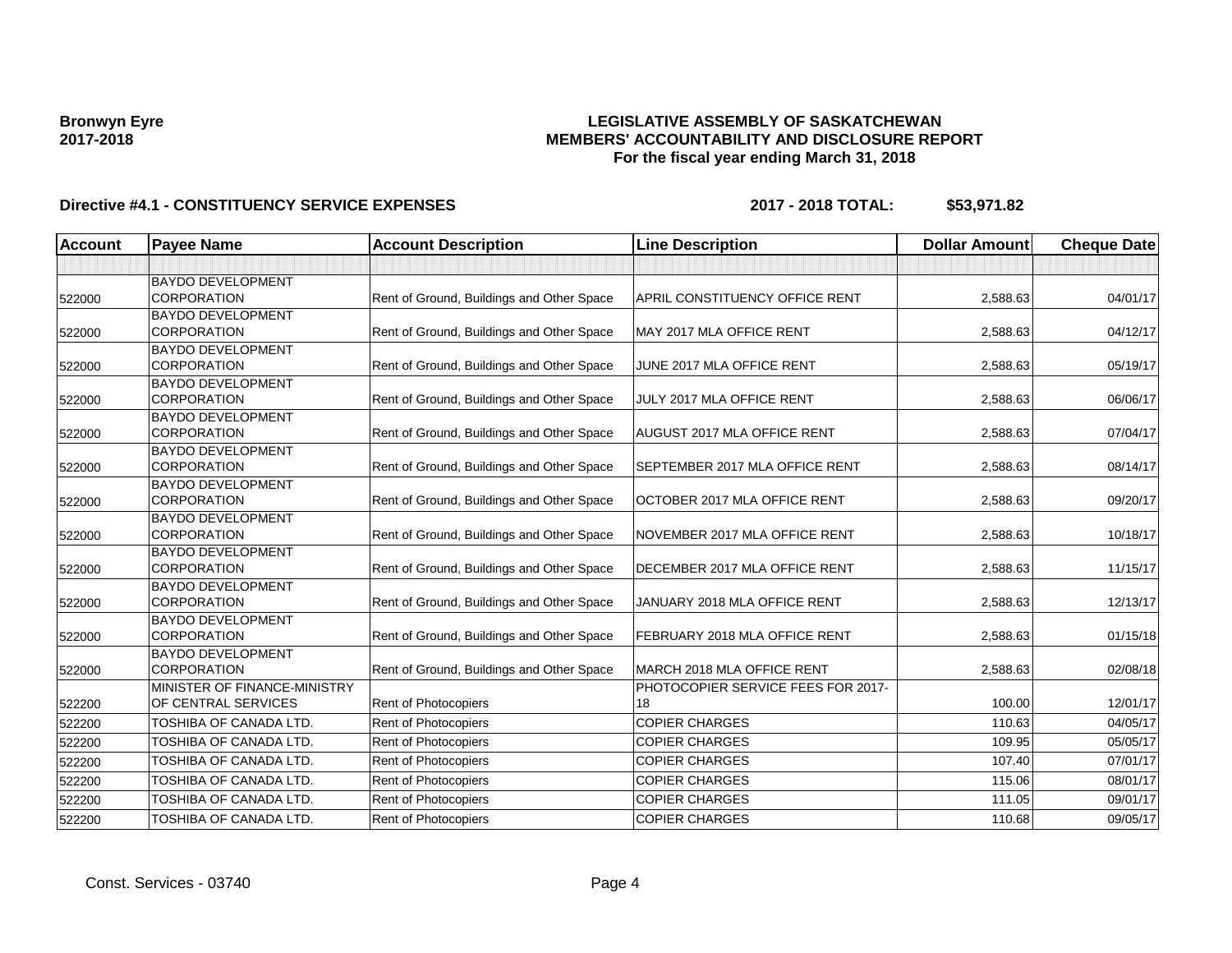### **LEGISLATIVE ASSEMBLY OF SASKATCHEWAN MEMBERS' ACCOUNTABILITY AND DISCLOSURE REPORT For the fiscal year ending March 31, 2018**

| <b>Account</b> | <b>Payee Name</b>                                           | <b>Account Description</b>              | <b>Line Description</b>                             | <b>Dollar Amount</b> | <b>Cheque Date</b> |
|----------------|-------------------------------------------------------------|-----------------------------------------|-----------------------------------------------------|----------------------|--------------------|
|                |                                                             |                                         |                                                     |                      |                    |
| 522200         | <b>TOSHIBA OF CANADA LTD.</b>                               | Rent of Photocopiers                    | <b>COPIER CHARGES</b>                               | 107.93               | 11/01/17           |
| 522200         | <b>TOSHIBA OF CANADA LTD.</b>                               | Rent of Photocopiers                    | <b>COPIER CHARGES</b>                               | 113.72               | 12/01/17           |
| 522200         | <b>TOSHIBA OF CANADA LTD.</b>                               | Rent of Photocopiers                    | <b>COPIER CHARGES</b>                               | 111.43               | 01/01/18           |
| 522200         | <b>TOSHIBA OF CANADA LTD.</b>                               | Rent of Photocopiers                    | <b>COPIER CHARGES</b>                               | 110.21               | 01/05/18           |
| 522200         | TOSHIBA OF CANADA LTD.                                      | Rent of Photocopiers                    | <b>COPIER CHARGES</b>                               | 118.25               | 03/01/18           |
| 522500         | SASKATCHEWAN GOVERNMENT<br><b>INSURANCE</b>                 | <b>Insurance Premiums</b>               | COMM. PAK EYRE, BRONWYN, MLA                        | 881.92               | 08/01/17           |
| 522700         | SASKPOWER CORPORATION                                       | Utilities - Electricity and Nat Gas     | 510004511554 APRIL 24, 2017                         | 95.07                | 05/01/17           |
| 522700         | SASKPOWER CORPORATION                                       | Utilities - Electricity and Nat Gas     | 510004511554 MAY 12, 2017                           | 89.12                | 06/01/17           |
| 522700         | SASKPOWER CORPORATION                                       | Utilities - Electricity and Nat Gas     | 510004511554 JUNE 22, 2017                          | 101.90               | 07/01/17           |
| 522700         | SASKPOWER CORPORATION                                       | Utilities - Electricity and Nat Gas     | 510004511554 JULY 24, 2017                          | 97.83                | 08/01/17           |
| 522700         | SASKPOWER CORPORATION                                       | Utilities - Electricity and Nat Gas     | 510004511554 AUGUST 24, 2017                        | 79.98                | 09/01/17           |
| 522700         | SASKPOWER CORPORATION                                       | Utilities - Electricity and Nat Gas     | 510004511554 SEPTEMBER 25, 2017                     | 100.74               | 10/01/17           |
| 522700         | SASKPOWER CORPORATION                                       | Utilities - Electricity and Nat Gas     | 510004511554 OCTOBER 24, 2017                       | 90.29                | 11/01/17           |
| 522700         | SASKPOWER CORPORATION                                       | Utilities - Electricity and Nat Gas     | 510004511554 NOVEMBER 23, 2017                      | 114.25               | 12/01/17           |
| 522700         | SASKPOWER CORPORATION                                       | Utilities - Electricity and Nat Gas     | 510004511554 DECEMBER 21, 2017                      | 89.27                | 01/01/18           |
| 522700         | SASKPOWER CORPORATION                                       | Utilities - Electricity and Nat Gas     | 510004511554 JANUARY 24, 2018                       | 98.86                | 02/01/18           |
| 522700         | SASKPOWER CORPORATION                                       | Utilities - Electricity and Nat Gas     | 510004511554 FEBRUARY 22, 2018                      | 95.07                | 03/01/18           |
| 522700         | SASKPOWER CORPORATION                                       | Utilities - Electricity and Nat Gas     | 510004511554 MARCH 22, 2018                         | 94.20                | 03/22/18           |
| 525000         | EYRE, BRONWYN                                               | Postal, Courier, Freight and Related    | <b>REIMB: MISC &amp; OFFICE</b><br>SUPPLIES/POSTAGE | 8.03                 | 06/01/17           |
| 525000         | EYRE, BRONWYN                                               | Postal, Courier, Freight and Related    | <b>REIMB: POSTAGE</b>                               | 39.50                | 01/01/18           |
| 525000         | <b>HOUGHTON BOSTON PRINTERS &amp;</b><br>LITHOGRAPHERS LTD. | Postal, Courier, Freight and Related    | CHRISTMAS CARDS&POSTAGE-NO GST                      | 1.634.96             | 01/01/18           |
| 528000         | PC PERFECT MANAGEMENT INC.                                  | <b>Support Services</b>                 | TECHNICAL SERVICE - NO GST                          | 238.50               | 06/01/17           |
| 530000         | <b>CREATIVE OUTDOOR</b><br><b>ADVERTISING</b>               | <b>Communications Development Costs</b> | <b>COMMUNICATION DEVELOPMENT FEE</b>                | 200.00               | 12/01/17           |
| 530300         | MARU GROUP CANADA INC.                                      | Primary Research/Focus group            | AD HOC CONSULTING - NO GST                          | 607.15               | 07/01/17           |
| 530300         | MARU GROUP CANADA INC.                                      | Primary Research/Focus group            | AD HOC CONSULTING - NO GST                          | 646.74               | 01/01/18           |
| 530300         | MARU GROUP CANADA INC.                                      | Primary Research/Focus group            | AD HOC CONSULTING - NO GST                          | 632.97               | 03/01/18           |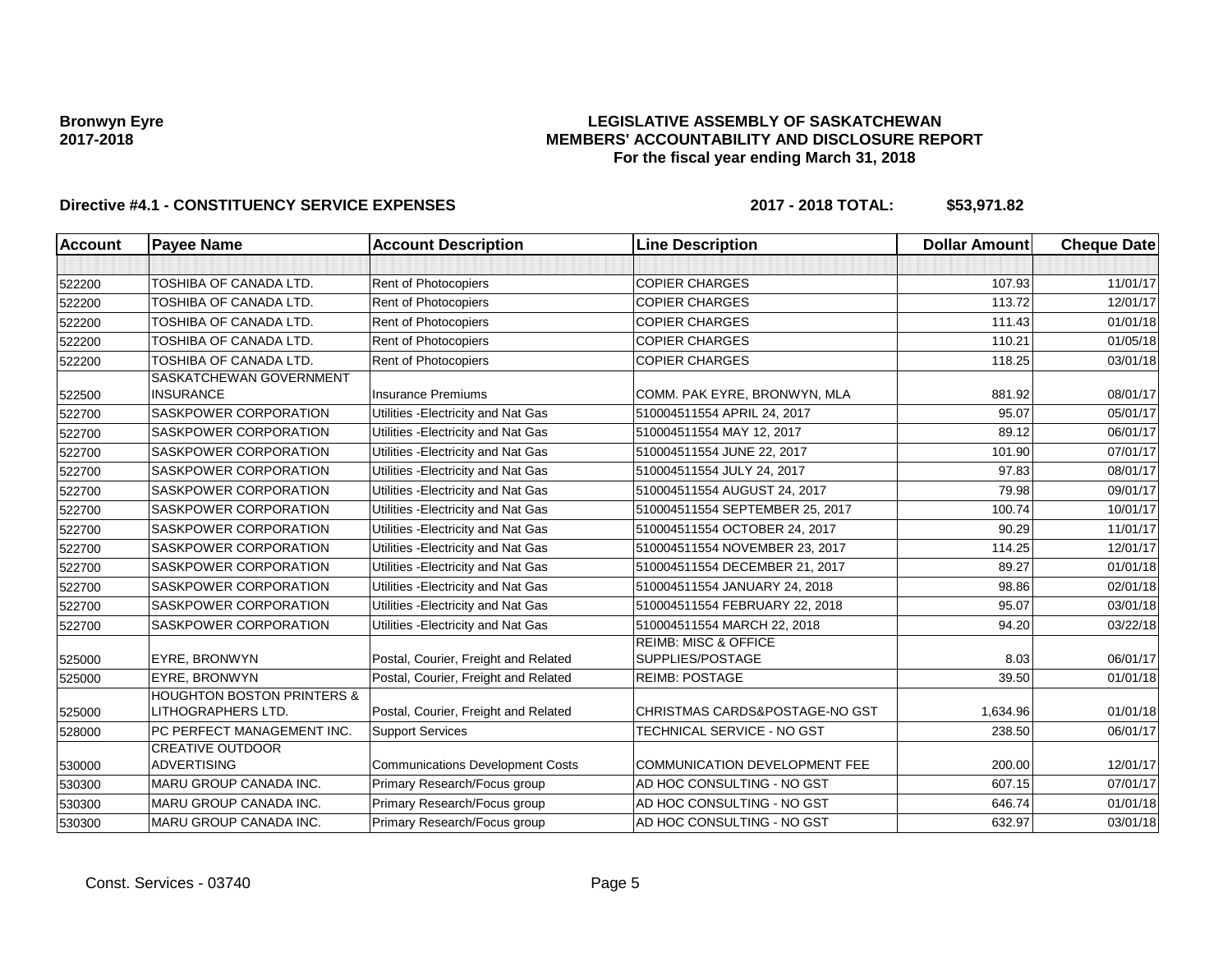### **LEGISLATIVE ASSEMBLY OF SASKATCHEWAN MEMBERS' ACCOUNTABILITY AND DISCLOSURE REPORT For the fiscal year ending March 31, 2018**

| <b>Account</b> | <b>Payee Name</b>                             | <b>Account Description</b> | <b>Line Description</b>       | <b>Dollar Amount</b> | <b>Cheque Date</b> |
|----------------|-----------------------------------------------|----------------------------|-------------------------------|----------------------|--------------------|
|                |                                               |                            |                               |                      |                    |
|                | <b>CHABAD LUBAVITCH OF</b>                    |                            |                               |                      |                    |
| 530500         | <b>SASKATOON</b>                              | Media Placement            | <b>ADVERTISING</b>            | 77.77                | 01/03/18           |
| 530500         | CHILD FIND SASKATCHEWAN                       | Media Placement            | <b>ADVERTISING</b>            | 150.00               | 07/01/17           |
|                | <b>CLAVET COMMUNITY ARENA</b>                 |                            |                               |                      |                    |
| 530500         | <b>ASSOCIATION</b>                            | Media Placement            | <b>ADVERTISING</b>            | 150.00               | 10/01/17           |
|                | <b>CREATIVE OUTDOOR</b>                       |                            |                               |                      |                    |
| 530500         | ADVERTISING                                   | <b>Media Placement</b>     | ADVERTISING JAN 2018-JAN 2019 | 1,620.00             | 11/06/17           |
|                | <b>CREATIVE OUTDOOR</b><br><b>ADVERTISING</b> | Media Placement            | ADVERTISING NOV 2017-NOV 2018 | 1,620.00             | 11/07/17           |
| 530500         | <b>CREATIVE OUTDOOR</b>                       |                            |                               |                      |                    |
| 530500         | <b>ADVERTISING</b>                            | <b>Media Placement</b>     | <b>ADVERTISING</b>            | 1,620.00             | 02/01/18           |
| 530500         | <b>CURBEX</b>                                 | <b>Media Placement</b>     | <b>ADVERTISING</b>            | 151.50               | 04/01/17           |
| 530500         | <b>CURBEX</b>                                 | <b>Media Placement</b>     | <b>ADVERTISING</b>            | 151.50               | 05/01/17           |
| 530500         | <b>CURBEX</b>                                 | <b>Media Placement</b>     | <b>ADVERTISING</b>            | 151.50               | 06/01/17           |
| 530500         | <b>CURBEX</b>                                 | <b>Media Placement</b>     | <b>ADVERTISING</b>            | 151.50               | 07/01/17           |
| 530500         | <b>CURBEX</b>                                 | <b>Media Placement</b>     | <b>ADVERTISING</b>            | 151.50               | 08/01/17           |
| 530500         | <b>CURBEX</b>                                 | Media Placement            | <b>ADVERTISING</b>            | 151.50               | 09/01/17           |
| 530500         | <b>CURBEX</b>                                 | <b>Media Placement</b>     | <b>ADVERTISING</b>            | 151.50               | 10/01/17           |
| 530500         | <b>CURBEX</b>                                 | <b>Media Placement</b>     | <b>ADVERTISING</b>            | 151.50               | 11/01/17           |
| 530500         | <b>CURBEX</b>                                 | <b>Media Placement</b>     | <b>ADVERTISING</b>            | 151.50               | 12/01/17           |
| 530500         | <b>CURBEX</b>                                 | Media Placement            | <b>ADVERTISING</b>            | 151.50               | 01/01/18           |
| 530500         | <b>CURBEX</b>                                 | Media Placement            | <b>ADVERTISING</b>            | 49.00                | 01/01/18           |
| 530500         | <b>CURBEX</b>                                 | <b>Media Placement</b>     | <b>ADVERTISING</b>            | 49.00                | 01/12/18           |
| 530500         | <b>CURBEX</b>                                 | Media Placement            | <b>ADVERTISING</b>            | 151.50               | 02/01/18           |
| 530500         | <b>CURBEX</b>                                 | Media Placement            | <b>ADVERTISING</b>            | 179.00               | 03/01/18           |
| 530500         | <b>FABMAR COMMUNICATIONS LTD</b>              | <b>Media Placement</b>     | ADVERTISING - NO GST          | 52.16                | 03/01/18           |
| 530500         | <b>FABMAR COMMUNICATIONS LTD</b>              | Media Placement            | ADVERTISING - NO GST          | 52.16                | 03/01/18           |
|                | <b>GOLDEN WEST BROADCASTING</b>               |                            |                               |                      |                    |
| 530500         | LTD.                                          | Media Placement            | ADVERTISING - NO GST          | 80.37                | 03/01/18           |
| 530500         | <b>GOLDEN WEST BROADCASTING</b><br>LTD.       | Media Placement            | <b>ADVERTISING - NO GST</b>   | 34.23                | 03/01/18           |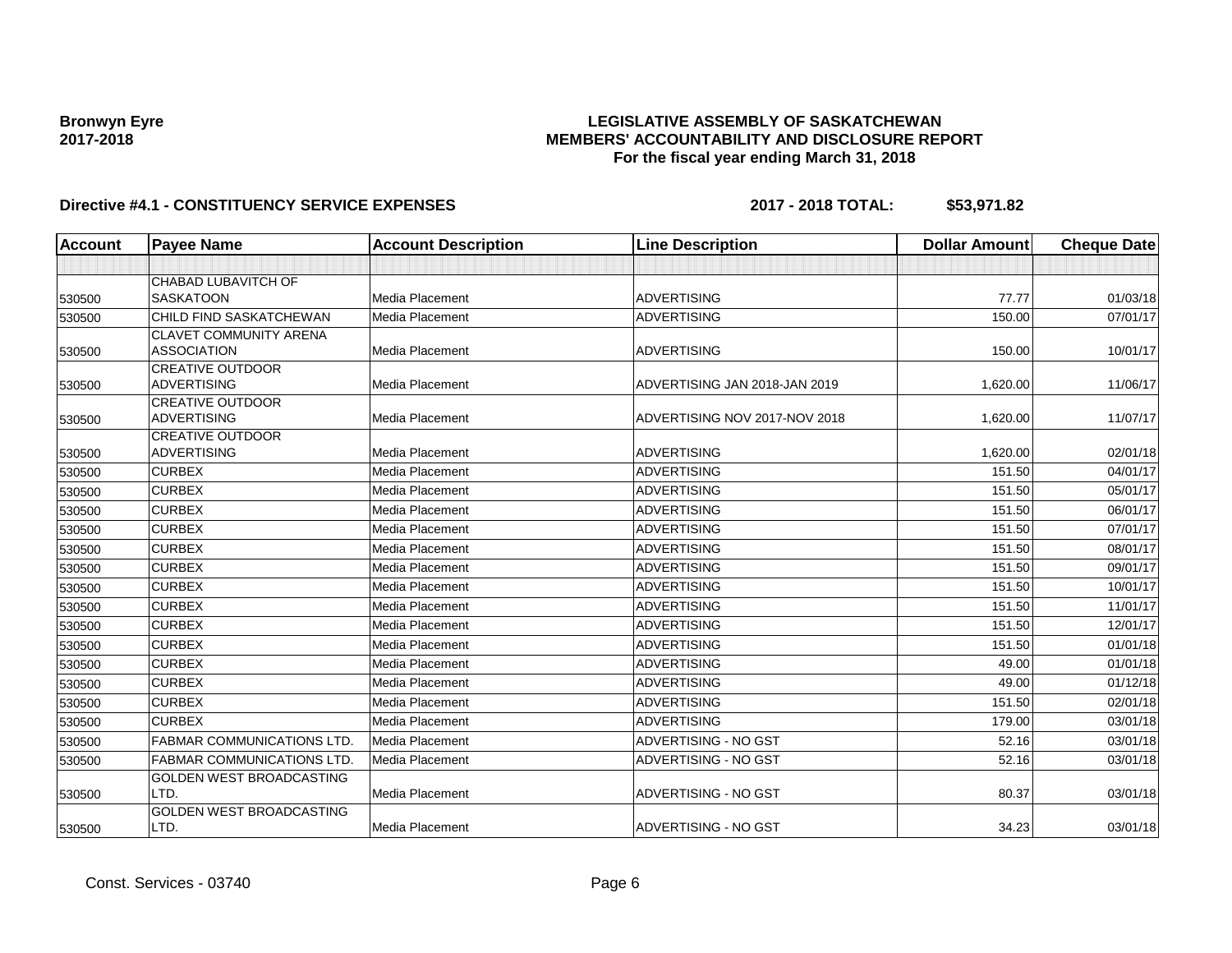### **LEGISLATIVE ASSEMBLY OF SASKATCHEWAN MEMBERS' ACCOUNTABILITY AND DISCLOSURE REPORT For the fiscal year ending March 31, 2018**

| <b>Account</b> | <b>Payee Name</b>               | <b>Account Description</b> | <b>Line Description</b> | <b>Dollar Amount</b> | <b>Cheque Date</b> |
|----------------|---------------------------------|----------------------------|-------------------------|----------------------|--------------------|
|                |                                 |                            |                         |                      |                    |
|                | <b>GOLDEN WEST BROADCASTING</b> |                            |                         |                      |                    |
| 530500         | LTD.                            | Media Placement            | <b>ADVERTISING</b>      | 66.98                | 03/01/18           |
| 530500         | HARVARD BROADCASTING INC.       | Media Placement            | <b>ADVERTISING</b>      | 159.70               | 03/01/18           |
| 530500         | <b>JENSON PUBLISHING</b>        | <b>Media Placement</b>     | <b>ADVERTISING</b>      | 38.00                | 04/06/17           |
| 530500         | <b>JENSON PUBLISHING</b>        | Media Placement            | <b>ADVERTISING</b>      | 38.00                | 04/13/17           |
| 530500         | <b>JENSON PUBLISHING</b>        | Media Placement            | <b>ADVERTISING</b>      | 38.00                | 04/20/17           |
| 530500         | <b>JENSON PUBLISHING</b>        | Media Placement            | <b>ADVERTISING</b>      | 38.00                | 05/01/17           |
| 530500         | <b>JENSON PUBLISHING</b>        | Media Placement            | <b>ADVERTISING</b>      | 38.00                | 05/04/17           |
| 530500         | <b>JENSON PUBLISHING</b>        | Media Placement            | <b>ADVERTISING</b>      | 38.00                | 05/11/17           |
| 530500         | <b>JENSON PUBLISHING</b>        | Media Placement            | <b>ADVERTISING</b>      | 38.00                | 05/18/17           |
| 530500         | <b>JENSON PUBLISHING</b>        | Media Placement            | <b>ADVERTISING</b>      | 38.00                | 06/01/17           |
| 530500         | <b>JENSON PUBLISHING</b>        | Media Placement            | <b>ADVERTISING</b>      | 38.00                | 06/01/17           |
| 530500         | <b>JENSON PUBLISHING</b>        | Media Placement            | <b>ADVERTISING</b>      | 38.00                | 06/08/17           |
| 530500         | <b>JENSON PUBLISHING</b>        | Media Placement            | <b>ADVERTISING</b>      | 38.00                | 06/15/17           |
| 530500         | <b>JENSON PUBLISHING</b>        | Media Placement            | ADVERTISING - NO GST    | 44.00                | 06/15/17           |
| 530500         | <b>JENSON PUBLISHING</b>        | Media Placement            | ADVERTISING - NO GST    | 44.00                | 06/15/17           |
| 530500         | <b>JENSON PUBLISHING</b>        | Media Placement            | <b>ADVERTISING</b>      | 38.00                | 07/01/17           |
| 530500         | <b>JENSON PUBLISHING</b>        | Media Placement            | <b>ADVERTISING</b>      | 38.00                | 07/01/17           |
| 530500         | <b>JENSON PUBLISHING</b>        | Media Placement            | <b>ADVERTISING</b>      | 38.00                | 07/06/17           |
| 530500         | <b>JENSON PUBLISHING</b>        | Media Placement            | <b>ADVERTISING</b>      | 38.00                | 08/01/17           |
| 530500         | <b>JENSON PUBLISHING</b>        | Media Placement            | <b>ADVERTISING</b>      | 38.00                | 08/01/17           |
| 530500         | <b>JENSON PUBLISHING</b>        | Media Placement            | <b>ADVERTISING</b>      | 38.00                | 08/01/17           |
| 530500         | <b>JENSON PUBLISHING</b>        | Media Placement            | <b>ADVERTISING</b>      | 38.00                | 08/03/17           |
| 530500         | <b>JENSON PUBLISHING</b>        | Media Placement            | <b>ADVERTISING</b>      | 38.00                | 08/10/17           |
| 530500         | <b>JENSON PUBLISHING</b>        | Media Placement            | <b>ADVERTISING</b>      | 38.00                | 09/01/17           |
| 530500         | <b>JENSON PUBLISHING</b>        | Media Placement            | <b>ADVERTISING</b>      | 38.00                | 09/01/17           |
| 530500         | <b>JENSON PUBLISHING</b>        | Media Placement            | <b>ADVERTISING</b>      | 38.00                | 09/01/17           |
| 530500         | <b>JENSON PUBLISHING</b>        | Media Placement            | <b>ADVERTISING</b>      | 38.00                | 09/07/17           |
| 530500         | <b>JENSON PUBLISHING</b>        | Media Placement            | <b>ADVERTISING</b>      | 225.00               | 09/07/17           |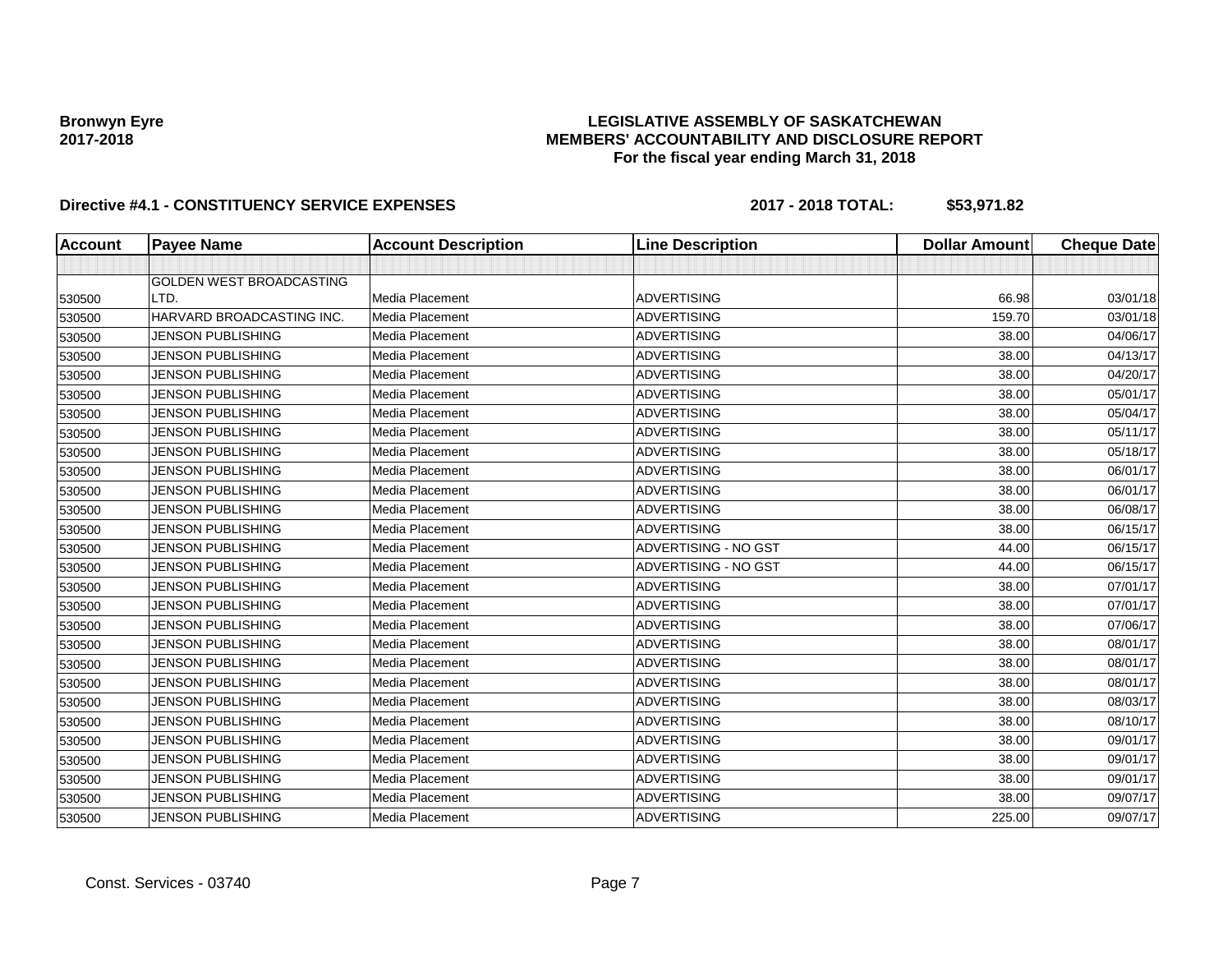### **LEGISLATIVE ASSEMBLY OF SASKATCHEWAN MEMBERS' ACCOUNTABILITY AND DISCLOSURE REPORT For the fiscal year ending March 31, 2018**

| <b>Account</b> | <b>Payee Name</b>        | <b>Account Description</b> | <b>Line Description</b> | <b>Dollar Amount</b> | <b>Cheque Date</b> |
|----------------|--------------------------|----------------------------|-------------------------|----------------------|--------------------|
|                |                          |                            |                         |                      |                    |
| 530500         | <b>JENSON PUBLISHING</b> | Media Placement            | <b>ADVERTISING</b>      | 38.00                | 09/14/17           |
| 530500         | <b>JENSON PUBLISHING</b> | Media Placement            | <b>ADVERTISING</b>      | 71.50                | 09/21/17           |
| 530500         | <b>JENSON PUBLISHING</b> | Media Placement            | <b>ADVERTISING</b>      | 38.00                | 09/21/17           |
| 530500         | <b>JENSON PUBLISHING</b> | Media Placement            | <b>ADVERTISING</b>      | 38.00                | 10/01/17           |
| 530500         | <b>JENSON PUBLISHING</b> | Media Placement            | <b>ADVERTISING</b>      | 75.00                | 10/05/17           |
| 530500         | <b>JENSON PUBLISHING</b> | Media Placement            | <b>ADVERTISING</b>      | 38.00                | 10/05/17           |
| 530500         | <b>JENSON PUBLISHING</b> | Media Placement            | <b>ADVERTISING</b>      | 38.00                | 11/01/17           |
| 530500         | <b>JENSON PUBLISHING</b> | Media Placement            | <b>ADVERTISING</b>      | 38.00                | 11/01/17           |
| 530500         | <b>JENSON PUBLISHING</b> | Media Placement            | <b>ADVERTISING</b>      | 38.00                | 11/01/17           |
| 530500         | <b>JENSON PUBLISHING</b> | Media Placement            | <b>ADVERTISING</b>      | 38.00                | 11/02/17           |
| 530500         | <b>JENSON PUBLISHING</b> | Media Placement            | <b>ADVERTISING</b>      | 38.00                | 11/09/17           |
| 530500         | <b>JENSON PUBLISHING</b> | Media Placement            | <b>ADVERTISING</b>      | 38.00                | 12/01/17           |
| 530500         | <b>JENSON PUBLISHING</b> | Media Placement            | <b>ADVERTISING</b>      | 38.00                | 12/01/17           |
| 530500         | <b>JENSON PUBLISHING</b> | Media Placement            | <b>ADVERTISING</b>      | 38.00                | 12/01/17           |
| 530500         | <b>JENSON PUBLISHING</b> | Media Placement            | <b>ADVERTISING</b>      | 38.00                | 12/07/17           |
| 530500         | <b>JENSON PUBLISHING</b> | Media Placement            | <b>ADVERTISING</b>      | 131.04               | 12/22/17           |
| 530500         | <b>JENSON PUBLISHING</b> | Media Placement            | <b>ADVERTISING</b>      | 38.00                | 12/22/17           |
| 530500         | <b>JENSON PUBLISHING</b> | Media Placement            | <b>ADVERTISING</b>      | 12.50                | 01/01/18           |
| 530500         | <b>JENSON PUBLISHING</b> | Media Placement            | <b>ADVERTISING</b>      | 38.00                | 01/01/18           |
| 530500         | <b>JENSON PUBLISHING</b> | Media Placement            | <b>ADVERTISING</b>      | 12.50                | 01/01/18           |
| 530500         | <b>JENSON PUBLISHING</b> | Media Placement            | <b>ADVERTISING</b>      | 38.00                | 01/01/18           |
| 530500         | <b>JENSON PUBLISHING</b> | Media Placement            | <b>ADVERTISING</b>      | 38.00                | 01/11/18           |
| 530500         | <b>JENSON PUBLISHING</b> | Media Placement            | <b>ADVERTISING</b>      | 38.00                | 01/18/18           |
| 530500         | <b>JENSON PUBLISHING</b> | Media Placement            | <b>ADVERTISING</b>      | 38.00                | 02/01/18           |
| 530500         | <b>JENSON PUBLISHING</b> | Media Placement            | <b>ADVERTISING</b>      | 38.00                | 02/01/18           |
| 530500         | <b>JENSON PUBLISHING</b> | Media Placement            | <b>ADVERTISING</b>      | 38.00                | 02/08/18           |
| 530500         | <b>JENSON PUBLISHING</b> | Media Placement            | <b>ADVERTISING</b>      | 38.00                | 03/01/18           |
| 530500         | <b>JENSON PUBLISHING</b> | Media Placement            | <b>ADVERTISING</b>      | 38.00                | 03/01/18           |
| 530500         | <b>JENSON PUBLISHING</b> | Media Placement            | <b>ADVERTISING</b>      | 38.00                | 03/01/18           |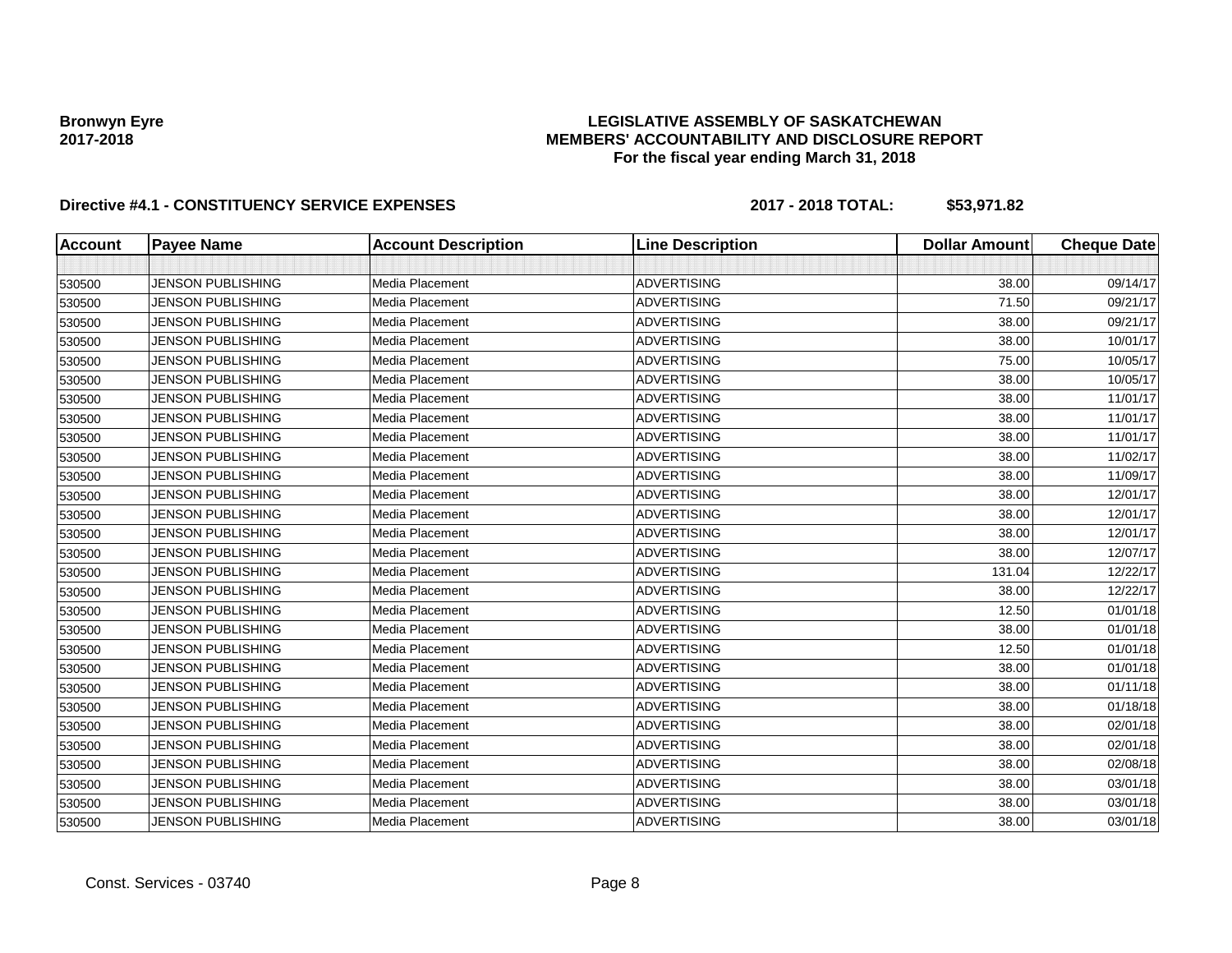### **LEGISLATIVE ASSEMBLY OF SASKATCHEWAN MEMBERS' ACCOUNTABILITY AND DISCLOSURE REPORT For the fiscal year ending March 31, 2018**

| Account | <b>Payee Name</b>                                  | <b>Account Description</b> | <b>Line Description</b>         | <b>Dollar Amount</b> | <b>Cheque Date</b> |
|---------|----------------------------------------------------|----------------------------|---------------------------------|----------------------|--------------------|
|         |                                                    |                            |                                 |                      |                    |
| 530500  | <b>JENSON PUBLISHING</b>                           | Media Placement            | <b>ADVERTISING</b>              | 38.00                | 03/08/18           |
| 530500  | <b>JENSON PUBLISHING</b>                           | Media Placement            | <b>ADVERTISING</b>              | 38.00                | 03/15/18           |
| 530500  | <b>JENSON PUBLISHING</b>                           | Media Placement            | <b>ADVERTISING</b>              | 38.00                | 03/22/18           |
| 530500  | <b>JENSON PUBLISHING</b>                           | Media Placement            | <b>ADVERTISING</b>              | 38.00                | 03/29/18           |
|         | <b>JIM PATTISON BROADCAST</b>                      |                            |                                 |                      |                    |
| 530500  | <b>GROUP</b>                                       | Media Placement            | <b>ADVERTISING</b>              | 72.14                | 03/01/18           |
|         | <b>JIM PATTISON BROADCAST</b>                      |                            |                                 |                      |                    |
| 530500  | <b>GROUP</b>                                       | Media Placement            | <b>ADVERTISING</b>              | 69.07                | 03/01/18           |
| 530500  | RAWLCO RADIO LTD.                                  | Media Placement            | <b>ADVERTISING</b>              | 116.65               | 03/01/18           |
| 530500  | RAWLCO RADIO LTD.                                  | Media Placement            | <b>ADVERTISING</b>              | 104.37               | 03/01/18           |
| 530500  | RAWLCO RADIO LTD.                                  | Media Placement            | <b>ADVERTISING</b>              | 76.74                | 03/01/18           |
| 530500  | RAWLCO RADIO LTD.                                  | Media Placement            | <b>ADVERTISING</b>              | 76.74                | 03/01/18           |
| 530500  | SASKATOON EXPRESS MAGAZINE                         | Media Placement            | ADVERTISING - NO GST            | 95.00                | 01/01/18           |
|         | <b>STONEBRIDGE COMMUNITY</b>                       |                            |                                 |                      |                    |
| 530500  | <b>ASSOCIATION</b>                                 | Media Placement            | <b>ADVERTISING</b>              | 80.00                | 05/04/17           |
|         | STONEBRIDGE COMMUNITY                              |                            |                                 |                      |                    |
| 530500  | <b>ASSOCIATION</b>                                 | Media Placement            | <b>ADVERTISING</b>              | 80.00                | 09/01/17           |
|         | <b>STONEBRIDGE COMMUNITY</b>                       |                            |                                 |                      |                    |
| 530500  | <b>ASSOCIATION</b>                                 | Media Placement            | <b>ADVERTISING</b>              | 80.00                | 12/01/17           |
|         | <b>STONEBRIDGE COMMUNITY</b><br><b>ASSOCIATION</b> | Media Placement            | <b>ADVERTISING</b>              | 80.00                | 03/04/18           |
| 530500  | <b>WESTERN PRODUCER</b>                            |                            |                                 |                      |                    |
| 530500  | <b>PUBLICATIONS</b>                                | Media Placement            | <b>ADVERTISING</b>              | 87.57                | 03/07/18           |
| 530900  | EYRE, BRONWYN                                      | <b>Promotional Items</b>   | <b>REIMB: FRAME &amp; CARDS</b> | 35.45                | 11/01/17           |
|         | <b>HOUGHTON BOSTON PRINTERS &amp;</b>              |                            |                                 |                      |                    |
| 530900  | LITHOGRAPHERS LTD.                                 | <b>Promotional Items</b>   | CHRISTMAS CARDS&POSTAGE-NO GST  | 1,630.33             | 01/01/18           |
| 530900  | <b>TREASURE HOUSE IMPORTS LTD.</b>                 | <b>Promotional Items</b>   | SASKATCHEWAN FLAG PINS          | 165.00               | 09/01/17           |
| 530900  | TREASURE HOUSE IMPORTS LTD                         | <b>Promotional Items</b>   | SASKATCHEWAN FLAG PINS          | 180.00               | 03/01/18           |
| 550100  | STAPLES BUSINESS DEPOT                             | <b>Printed Forms</b>       | STATIONERY 106569               | 25.97                | 06/01/17           |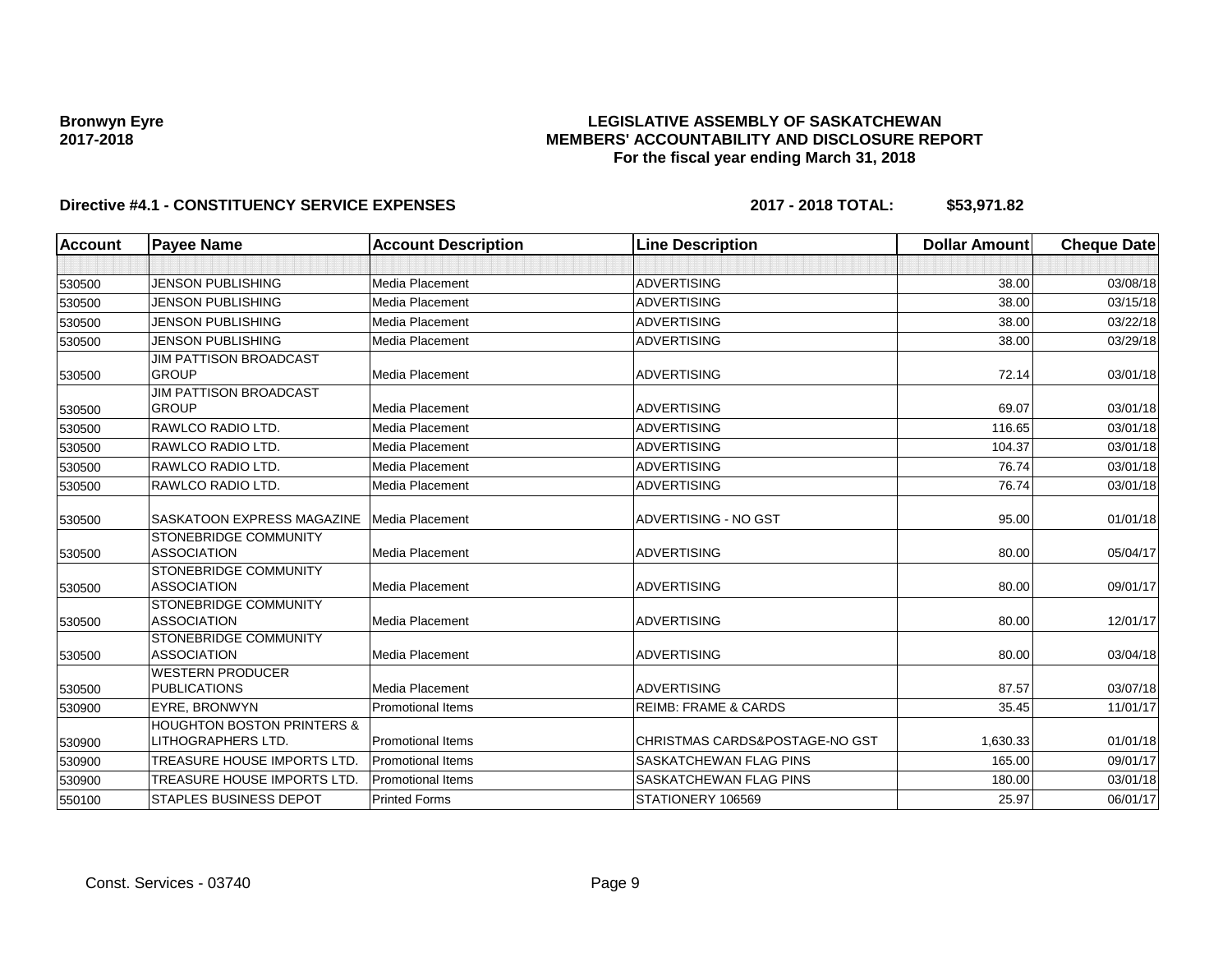### **LEGISLATIVE ASSEMBLY OF SASKATCHEWAN MEMBERS' ACCOUNTABILITY AND DISCLOSURE REPORT For the fiscal year ending March 31, 2018**

| <b>Account</b> | <b>Payee Name</b>                 | <b>Account Description</b>           | <b>Line Description</b>                   | <b>Dollar Amount</b> | <b>Cheque Date</b> |
|----------------|-----------------------------------|--------------------------------------|-------------------------------------------|----------------------|--------------------|
|                |                                   |                                      |                                           |                      |                    |
|                |                                   |                                      | <b>REIMB: MISC &amp; OFFICE</b>           |                      |                    |
| 555000         | <b>EYRE, BRONWYN</b>              | Other Material and Supplies          | SUPPLIES/POSTAGE                          | 16.85                | 06/01/17           |
| 555000         | EYRE, BRONWYN                     | Other Material and Supplies          | REIMB: MISC. & OFFICE SUPPLIES            | 27.72                | 06/06/17           |
| 555000         | <b>EYRE, BRONWYN</b>              | Other Material and Supplies          | <b>REIMB: MISC. &amp; OFFICE SUPPLIES</b> | 29.79                | 10/01/17           |
| 555000         | <b>EYRE, BRONWYN</b>              | Other Material and Supplies          | REIMB: FRAMES/MISC.&OFFICE SUPPLIES       | 86.57                | 03/07/18           |
| 555000         | <b>EYRE, BRONWYN</b>              | Other Material and Supplies          | REIMB: MISC. & OFFICE SUPPLIES            | 11.07                | 03/15/18           |
| 555000         | <b>STAPLES BUSINESS DEPOT</b>     | Other Material and Supplies          | <b>OFFICE SUPPLIES</b>                    | 26.97                | 06/01/17           |
| 555000         | <b>WATER MATTERS DBA CULLIGAN</b> | Other Material and Supplies          | <b>BOTTLED WATER</b>                      | 14.43                | 05/01/17           |
| 555000         | <b>WATER MATTERS DBA CULLIGAN</b> | Other Material and Supplies          | <b>BOTTLED WATER</b>                      | 21.93                | 06/01/17           |
| 555000         | <b>WATER MATTERS DBA CULLIGAN</b> | Other Material and Supplies          | <b>BOTTLED WATER</b>                      | 22.13                | 07/01/17           |
| 555000         | <b>WATER MATTERS DBA CULLIGAN</b> | Other Material and Supplies          | <b>BOTTLED WATER</b>                      | 14.63                | 08/01/17           |
| 555000         | <b>WATER MATTERS DBA CULLIGAN</b> | Other Material and Supplies          | <b>BOTTLED WATER</b>                      | 22.07                | 09/01/17           |
| 555000         | <b>WATER MATTERS DBA CULLIGAN</b> | Other Material and Supplies          | <b>BOTTLED WATER</b>                      | 22.07                | 10/01/17           |
| 555000         | <b>WATER MATTERS DBA CULLIGAN</b> | Other Material and Supplies          | <b>BOTTLED WATER</b>                      | 22.07                | 11/01/17           |
| 555000         | <b>WATER MATTERS DBA CULLIGAN</b> | Other Material and Supplies          | <b>BOTTLED WATER</b>                      | 39.57                | 12/01/17           |
| 555000         | <b>WATER MATTERS DBA CULLIGAN</b> | Other Material and Supplies          | <b>BOTTLED WATER</b>                      | 12.67                | 01/01/18           |
| 555000         | <b>WATER MATTERS DBA CULLIGAN</b> | Other Material and Supplies          | <b>BOTTLED WATER</b>                      | 29.57                | 02/01/18           |
| 555000         | <b>WATER MATTERS DBA CULLIGAN</b> | Other Material and Supplies          | <b>BOTTLED WATER</b>                      | 22.07                | 03/01/18           |
| 555000         | WATER MATTERS DBA CULLIGAN        | Other Material and Supplies          | <b>BOTTLED WATER</b>                      | 12.67                | 03/31/18           |
| 555080         | <b>EYRE, BRONWYN</b>              | Other Misc Material and Supplies     | <b>REIMB: FRAME &amp; CARDS</b>           | 6.71                 | 11/01/17           |
| 555080         | <b>EYRE, BRONWYN</b>              | Other Misc Material and Supplies     | <b>REIMB: PHOTOS &amp; FRAMES</b>         | 41.27                | 12/08/17           |
| 555080         | EYRE, BRONWYN                     | Other Misc Material and Supplies     | REIMB: FRAMES/MISC.&OFFICE SUPPLIES       | 24.39                | 03/07/18           |
|                |                                   |                                      |                                           |                      |                    |
| 564600         | EYRE, BRONWYN                     | Computer Software - Exp              | <b>REIMB: KASPERSKY SECURITY RENEWAL</b>  | 133.01               | 03/13/18           |
|                |                                   |                                      | <b>REIMB: MICROSOFT OFFICE</b>            |                      |                    |
| 564600         | EYRE, BRONWYN                     | Computer Software - Exp              | <b>SUBSCRIPTION</b>                       | 87.69                | 03/29/18           |
| 565200         | <b>BUSINESS FURNISHINGS</b>       | Office Furniture and Equipment - Exp | <b>OFFICE FURNITURE</b>                   | 5,409.74             | 05/01/17           |
| 588950         |                                   |                                      | Prepaid Expense Adjustment                | (3,847.50)           | 03/31/18           |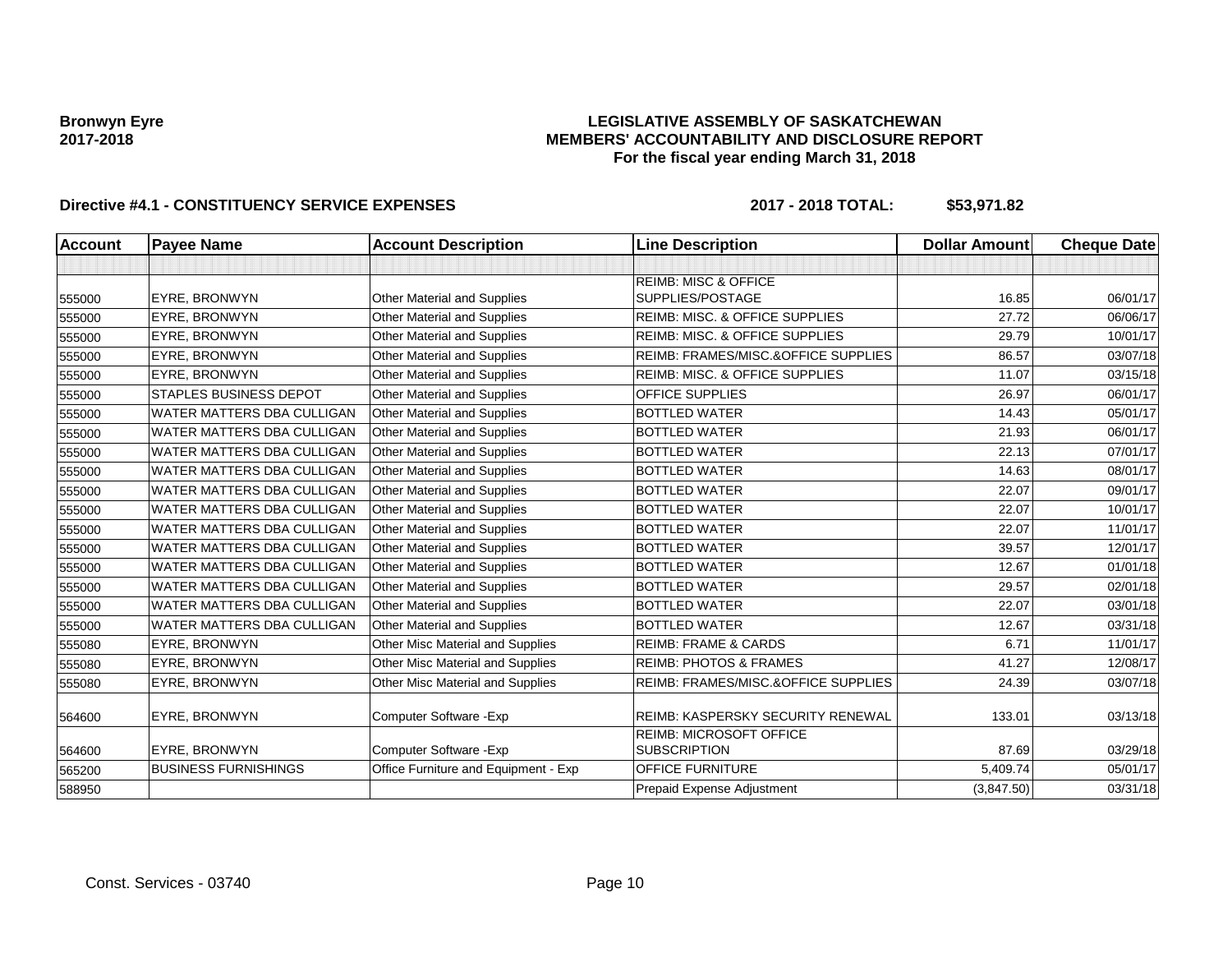### **LEGISLATIVE ASSEMBLY OF SASKATCHEWAN MEMBERS' ACCOUNTABILITY AND DISCLOSURE REPORT For the fiscal year ending March 31, 2018**

# Directive #6 - CONSTITUENCY ASSISTANT EXPENSES 2017 - 2018 TOTAL: \$53,271.39

| <b>Account</b> | <b>Payee Name</b> | <b>Account Description</b> | <b>Dollar Amount</b> | <b>Cheque Date</b> |
|----------------|-------------------|----------------------------|----------------------|--------------------|
|                |                   |                            |                      |                    |
| 513000         | ZDUNICH, CARRIE A | Out-of-Scope Permanent     | 2,854.98             | 04/11/17           |
| 513000         | ZDUNICH, CARRIE A | Out-of-Scope Permanent     | $-2,854.98$          | 04/11/17           |
| 513000         | ZDUNICH, CARRIE A | Out-of-Scope Permanent     | 2,025.00             | 04/25/17           |
| 513000         | ZDUNICH, CARRIE A | Out-of-Scope Permanent     | 2,025.00             | 05/09/17           |
| 513000         | ZDUNICH, CARRIE A | Out-of-Scope Permanent     | 2,025.00             | 05/24/17           |
| 513000         | ZDUNICH, CARRIE A | Out-of-Scope Permanent     | 2,025.00             | 06/06/17           |
| 513000         | ZDUNICH, CARRIE A | Out-of-Scope Permanent     | 2,025.00             | 06/20/17           |
| 513000         | ZDUNICH, CARRIE A | Out-of-Scope Permanent     | 2,025.00             | 07/05/17           |
| 513000         | ZDUNICH, CARRIE A | Out-of-Scope Permanent     | 2,025.00             | 07/18/17           |
| 513000         | ZDUNICH, CARRIE A | Out-of-Scope Permanent     | 2,025.00             | 08/01/17           |
| 513000         | ZDUNICH, CARRIE A | Out-of-Scope Permanent     | 2,025.00             | 08/15/17           |
| 513000         | ZDUNICH, CARRIE A | Out-of-Scope Permanent     | 2,025.00             | 08/29/17           |
| 513000         | ZDUNICH, CARRIE A | Out-of-Scope Permanent     | 1714.5               | 09/12/17           |
| 513000         | ZDUNICH, CARRIE A | Out-of-Scope Permanent     | 2025                 | 09/26/17           |
| 513000         | ZDUNICH, CARRIE A | Out-of-Scope Permanent     | 2,025.00             | 10/11/17           |
| 513000         | ZDUNICH, CARRIE A | Out-of-Scope Permanent     | 1822.5               | 10/24/17           |
| 513000         | ZDUNICH, CARRIE A | Out-of-Scope Permanent     | 2025                 | 11/07/17           |
| 513000         | ZDUNICH, CARRIE A | Out-of-Scope Permanent     | 2,025.00             | 11/21/17           |
| 513000         | ZDUNICH, CARRIE A | Out-of-Scope Permanent     | 2,025.00             | 12/05/17           |
| 513000         | ZDUNICH, CARRIE A | Out-of-Scope Permanent     | 2025                 | 12/19/17           |
| 513000         | ZDUNICH, CARRIE A | Out-of-Scope Permanent     | 1,876.50             | 01/03/18           |
| 513000         | ZDUNICH, CARRIE A | Out-of-Scope Permanent     | 1,417.50             | 01/16/18           |
| 513000         | ZDUNICH, CARRIE A | Out-of-Scope Permanent     | 1,836.00             | 02/01/18           |
| 513000         | ZDUNICH, CARRIE A | Out-of-Scope Permanent     | 1755                 | 02/13/18           |
| 513000         | ZDUNICH, CARRIE A | Out-of-Scope Permanent     | 1,930.50             | 03/01/18           |
| 513000         | ZDUNICH, CARRIE A | Out-of-Scope Permanent     | 2025                 | 03/13/18           |
| 513000         | ZDUNICH, CARRIE A | Out-of-Scope Permanent     | 2,025.00             | 03/27/18           |
| 513000         | ZDUNICH, CARRIE A | Out-of-Scope Permanent     | 2,025.00             | 04/10/18           |
| 514000         | MOE, ARLAINE D    | Casual/Term                | 179.37               | 06/06/17           |